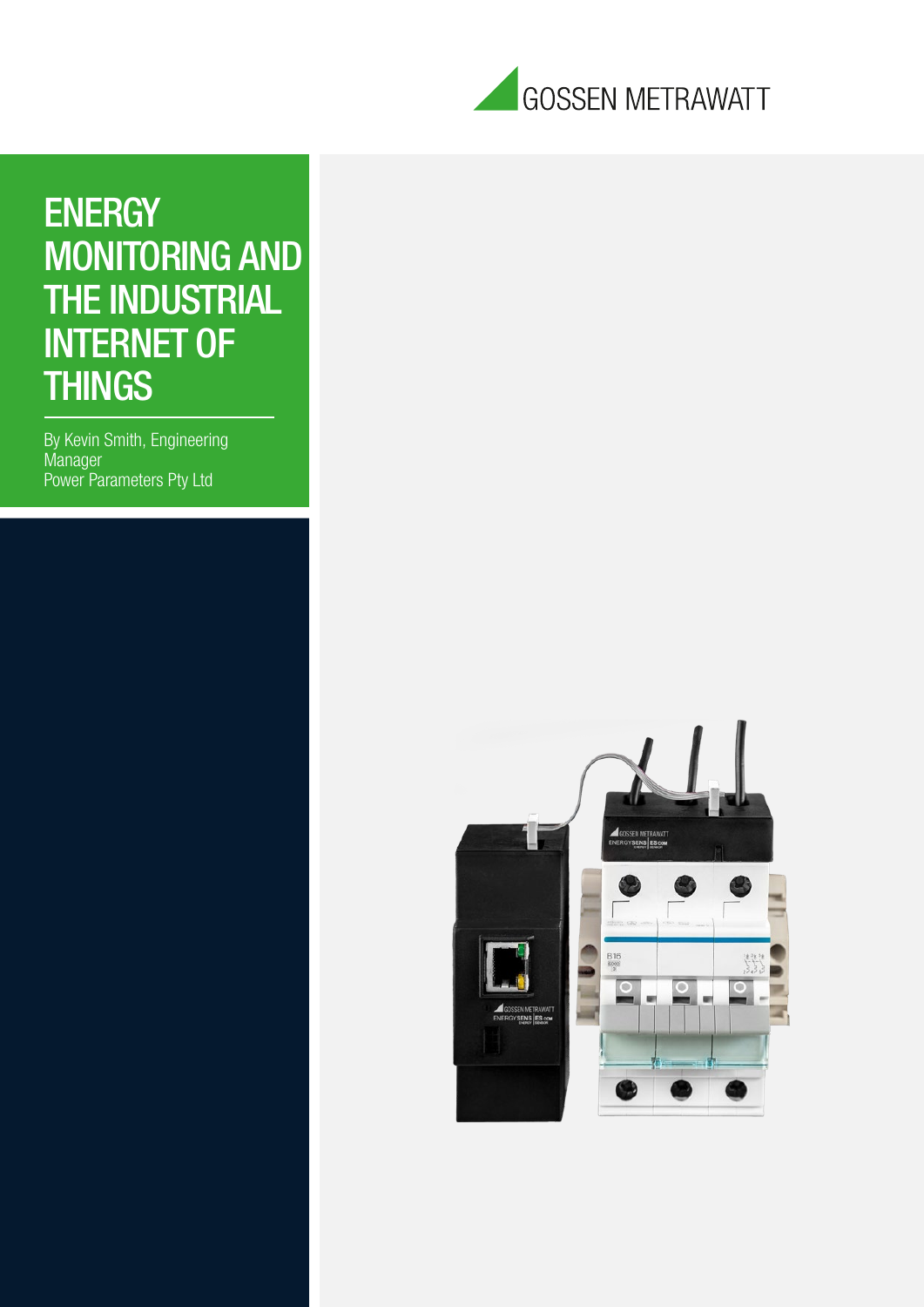

## Energy Monitoring and the Industrial Internet of Things

*A universally applicable energy and power monitoring system, capable of direct mounting in distribution boards, provides great scope for building management systems, industrial processes, milk products, dairying, irrigation, etc.*

Energy monitoring in the industrial internet of things climate sounds suitably 'futuristic' but this article is not about some hazy future. The internet of things is well and truly established, and the industrial version (IIOT) with its ethernet connections to sensors, limit switches, proximity detectors, flow cells, transducers, programmable logic controllers, etc. as part of hierarchical and other control schemes, some Cloud-resident, is now an integral part. What does energy monitoring and management look like in such a climate. The traditional assembly of lots of meters of various sorts providing information in diverse formats is obviously not up to the task of integrating in complex control schemes—and furthermore would take up a great deal of real estate for relatively few measuring nodes.

Measuring energy consumption, power, reactive power, power factor, voltage and current for various machines and process systems in a manufacturing environment or building management system is obviously a very necessary function. Integration of measured data with process control protocols, and algorithms appropriate to condition monitoring



Figure 1: Switchboard installation showing EnergySENS monitors installed (red box)

provides enormous advantages in today's highly competitive and increasingly automated world. This is resulting in the availability of small, highly capable, monitoring sensors that can be installed, for example, in distribution boards feeding power to various industrial motors, heaters, induction furnace, welders, CNCs, robotics, or in the case of building management, air conditioning and ventilation, other mechanical services such as elevators, escalators, pumps, extraction fans, etc.



Figure 2: Diagrammatic representation of EnergySENS monitoring system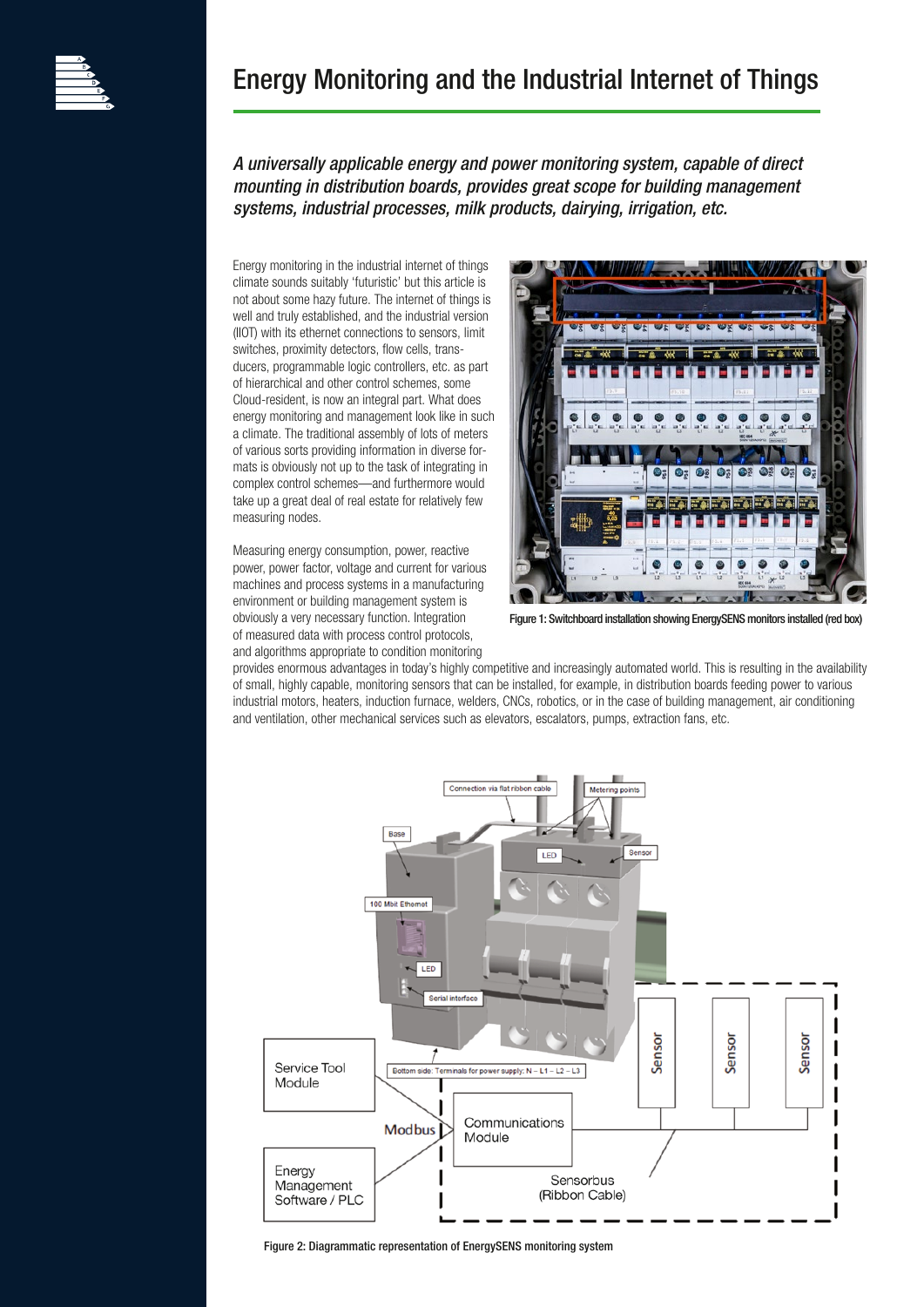

Figure 3 Three-sensor arrangement suitable for the monitoring of an induction motor

three wires and 12 wires. These can be individual single-phase circuits, or three-phase circuits. In total 120 circuits can be monitored per individual communications module. The basic layout of the analysis scheme is shown

in fig 2. The data from the individual current transformer transmitters is processed by the communication module with Ethernet connectivity. In the climate as mentioned, Gossen Metrawatt, a German manufacturer of electrical measuring apparatus has introduced a complete monitoring system expandable to 120 nodes, or circuits. The system, EnergySENS, permits the design of a comprehensive energy, power, reactive power, apparent power, voltage, and current monitoring system that readily integrates with control hierarchies using Ethernet communication protocols. This very complete set of electrical parameters gives access to sophisticated control and condition monitoring possibilities. Take, for example, a large supermarket with a multiplicity of display refrigerators and freezers in addition to cool rooms, and climate control. Comprehensive monitoring of compressors, condenser fans, ventilation, water cooling circuits, etc. in such an environment provides invaluable management data allowing the flagging of refrigerant loss, excessive current draw, voltage imbalance, suspiciously high power, or low power consumption. Suitable exception reports generated from the available data provide intelligent markers to indicate the scheduling of maintenance –a much more preferable solution to conventional fixed period maintenance schedules.

Physically the EnergySENS sensors are mounted directly in distribution boards as shown in the photograph of a typical installation. Mounted on top of circuit breakers, the options include modules that cover monitoring



Figure 4: Twelve-circuit monitoring assembly

The significant advantage of the EnergySENSE philosophy is that it be adaptable to virtually any type of distribution board and circuit breaker. This is in sharp distinction to devices with similar analysis tasks which, however, are designed to be incorporated as part of the circuit breaker, or can only be installed on a limited range of devices. In fig 3 and 4 sensor modules are shown for three and twelve-circuit sensing assemblies, capable of being mounted on any distribution board.

In terms of the monitoring task, it is important to make this comprehensive. Here again some systems available limit the monitoring task to current, or current and voltage. In the case of EnergySENS the parameters available for monitoring and control are extensive and shown below.

| <b>Measured in EScom</b>                          | $P_3 = V_3 I_3 \cos \varphi_3$                             |
|---------------------------------------------------|------------------------------------------------------------|
|                                                   | $P_4 = V_4 I_4 \cos \varphi_4$                             |
|                                                   | $P_5 = V_5 I_5 \cos \varphi_5$                             |
| <b>Calculated in EScom</b>                        |                                                            |
| <b>USEFUL POWER</b>                               | $W = P_3 + P_4 + P_5$                                      |
| <b>APPARENT POWER</b>                             | $S = V_3$ $\vert_{3} + V_4 \vert_{4} + V_5 \vert_{5}$      |
| POWER FACTOR (cos $\varphi$ ) cos $\varphi = W/s$ |                                                            |
| <b>REACTIVE POWER</b>                             | $\mathsf{kVA}_r = \sqrt{\mathsf{S}^2\text{-}\mathsf{W}^2}$ |
|                                                   |                                                            |

EScom is the communications module. In addition to phase voltage and line current, the individual phase angles are taken into account, and real power is calculated for each monitored line. In the case of monitoring, for example, for a three-phase motor, whether star or delta-wired, the EScom can provide total real power consumed, apparent power, overall power factor as well as reactive power.

As will be evident, a comprehensive monitoring program is provided, capable of signalling over-rated motors by virtue of low power factor, unbalanced operation on the basis of line current discrepancies, significant load variation as well as suspicious over or under consumption in mission-critical circuits.

The scope of applications of this innovative energy and power measurement system is extremely wide. Not only manufacturing applications, but also many regional industries can benefit from EnergySENS. Prime examples are found in the dairying and milk products industries, but also in intensive irrigation, egg production and the broiler sector.

In alternative energy, the use of micro inverters, i.e. those used as individual inverters for a panel or small group of panels, alternating current power and energy monitoring provides a critical indicator of panel efficiency, and can therefore flag conditions such as permanent shadowing or impaired panel performance.

Kevin Smith

*Engineering Manager Power Parameters Pty Ltd*